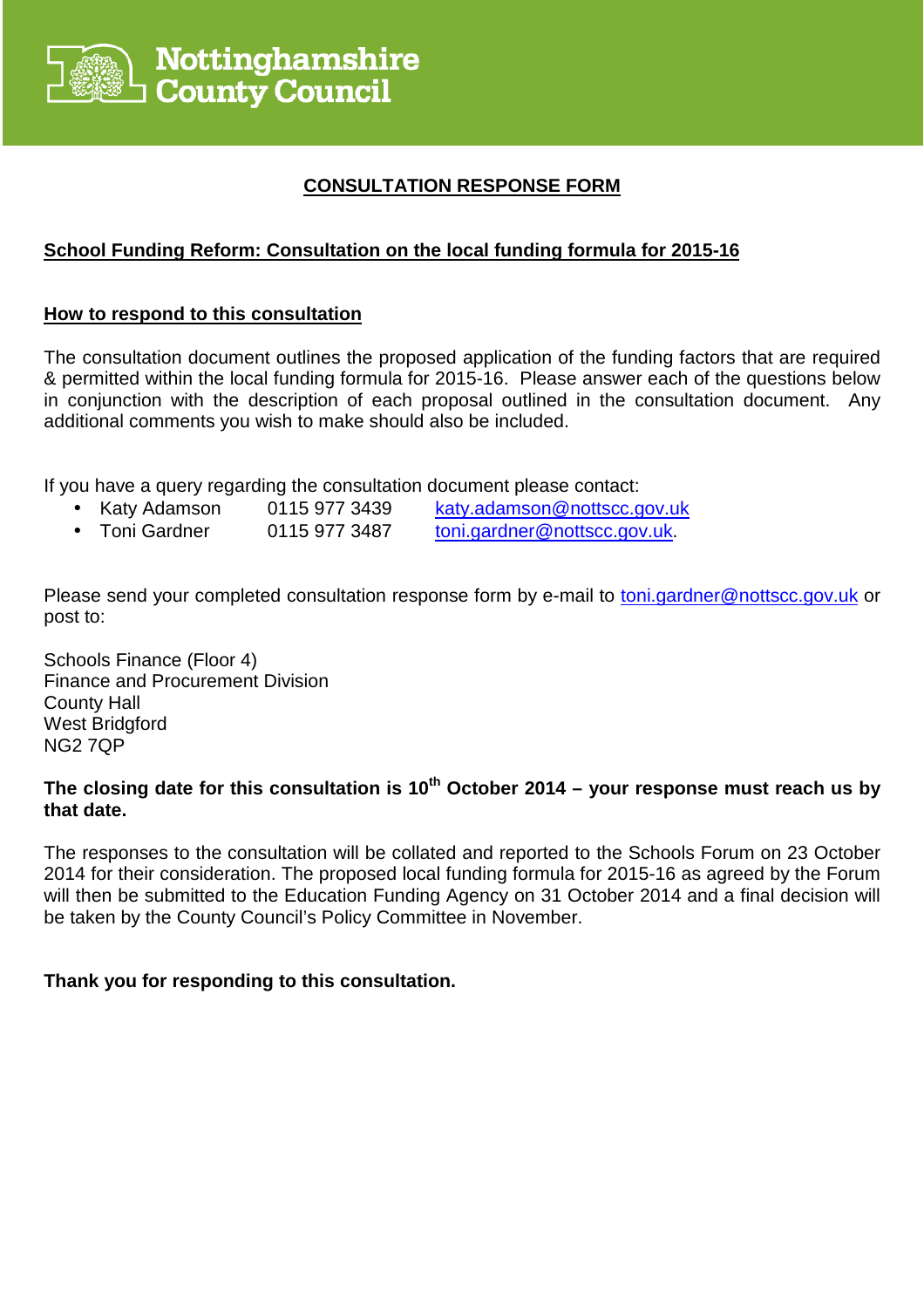# **CONSULTATION RESPONSE FORM**

# **School Funding 2015-16: Consultation with Schools on the local funding formula**

| <b>Name</b>                  |  |
|------------------------------|--|
| <b>Position</b>              |  |
| <b>School / Academy Name</b> |  |

## **Primary to Secondary Funding Ratio (paragraphs 26 to 29)**

#### **Question 1**

**Do you agree that the primary to secondary ratio should be maintained at 1:1.265 for the 2015- 16 financial year?** 

| No | Not Sure |  |
|----|----------|--|
|    |          |  |
|    |          |  |
|    |          |  |
|    |          |  |
|    |          |  |

# **Basic Entitlement – Age Weighted Pupil Unit (paragraphs 30 & 31)**

#### **Question 2**

**Do you agree that the 2014-15 AWPU rates should be proportionally adjusted in order to maintain the overall primary to secondary funding ratio of 1: 1.265 for 2015-16?** 

| Yes       | <b>No</b> | Not Sure |  |
|-----------|-----------|----------|--|
| Comments: |           |          |  |
|           |           |          |  |
|           |           |          |  |
|           |           |          |  |
|           |           |          |  |

# **Deprivation and the treatment of the Pupil Premium (paragraphs 28 to 31)**

### **Question 3**

**Do you agree that the same percentage of total funding, deprivation indicators and weightings should be used to allocate deprivation funding in 2015-16?** 

| Yes       | No | Not Sure |
|-----------|----|----------|
| Comments: |    |          |
|           |    |          |
|           |    |          |
|           |    |          |
|           |    |          |

# **Low Cost, High Incidence SEN (paragraphs 32 to 37)**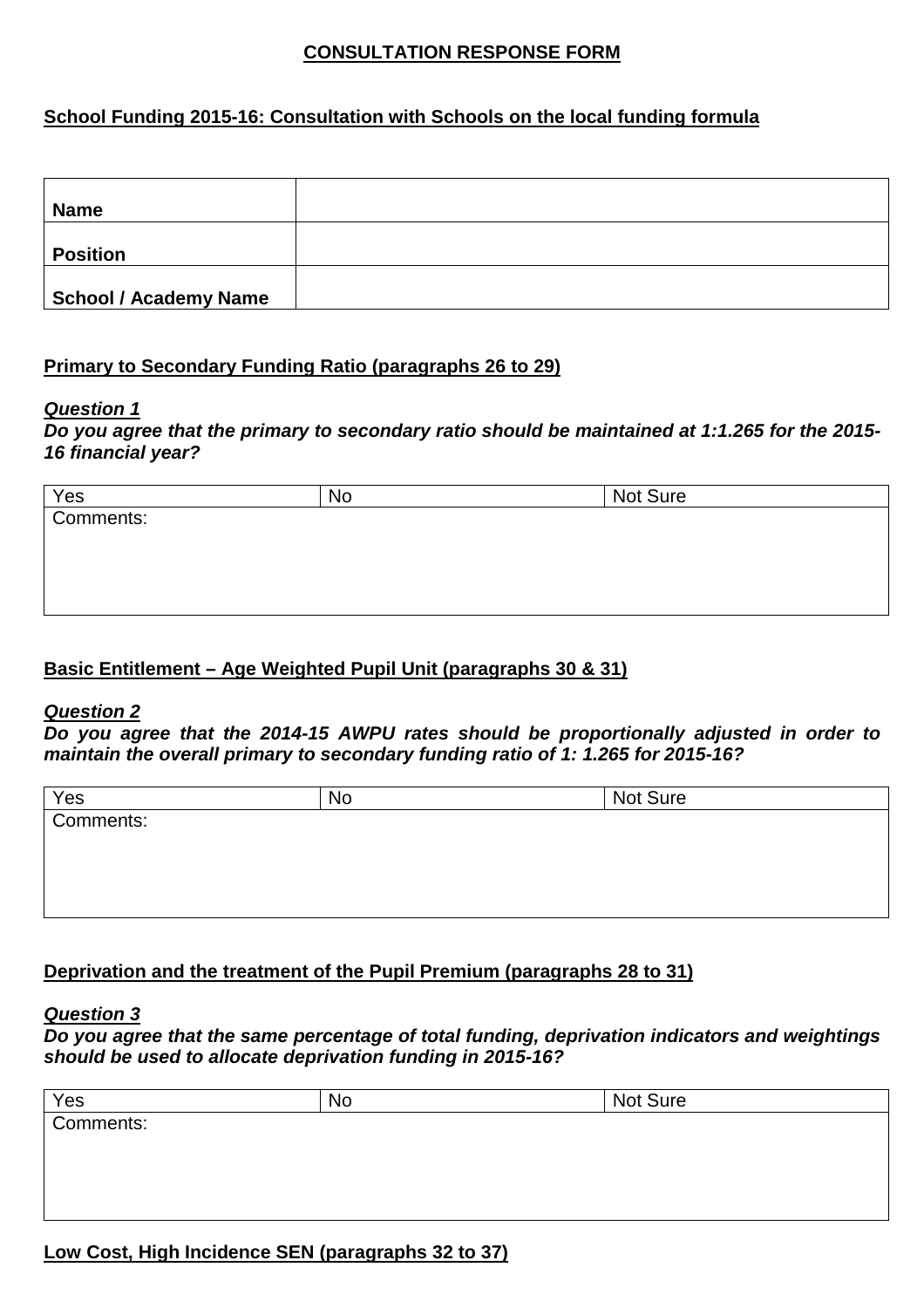**Do you agree with retaining the Prior Attainment factor in the Nottinghamshire formula for 2015-16?** 

| Yes       | <b>No</b> | Not Sure |  |
|-----------|-----------|----------|--|
| Comments: |           |          |  |
|           |           |          |  |
|           |           |          |  |
|           |           |          |  |

### **Question 5**

**If the factor continues to be included, do you agree to retaining the current proportion of funding, & method for distributing that funding?** 

| Yes       | No | Not Sure |
|-----------|----|----------|
| Comments: |    |          |
|           |    |          |
|           |    |          |
|           |    |          |
|           |    |          |

# **Looked after Children (paragraphs 38 to 40)**

#### **Question 6**

**Do you agree with retaining the Looked After Children factor in the Nottinghamshire formula for 2015-16?** 

| Yes       | No | Not Sure |
|-----------|----|----------|
| Comments: |    |          |
|           |    |          |
|           |    |          |
|           |    |          |
|           |    |          |

## **Question 7**

**If the factor continues to be included, do you agree that a fixed unit value of £3,000 should continue to be used to allocate this funding in 2015-16?** 

| Yes       | No | Not Sure |
|-----------|----|----------|
| Comments: |    |          |
|           |    |          |
|           |    |          |
|           |    |          |
|           |    |          |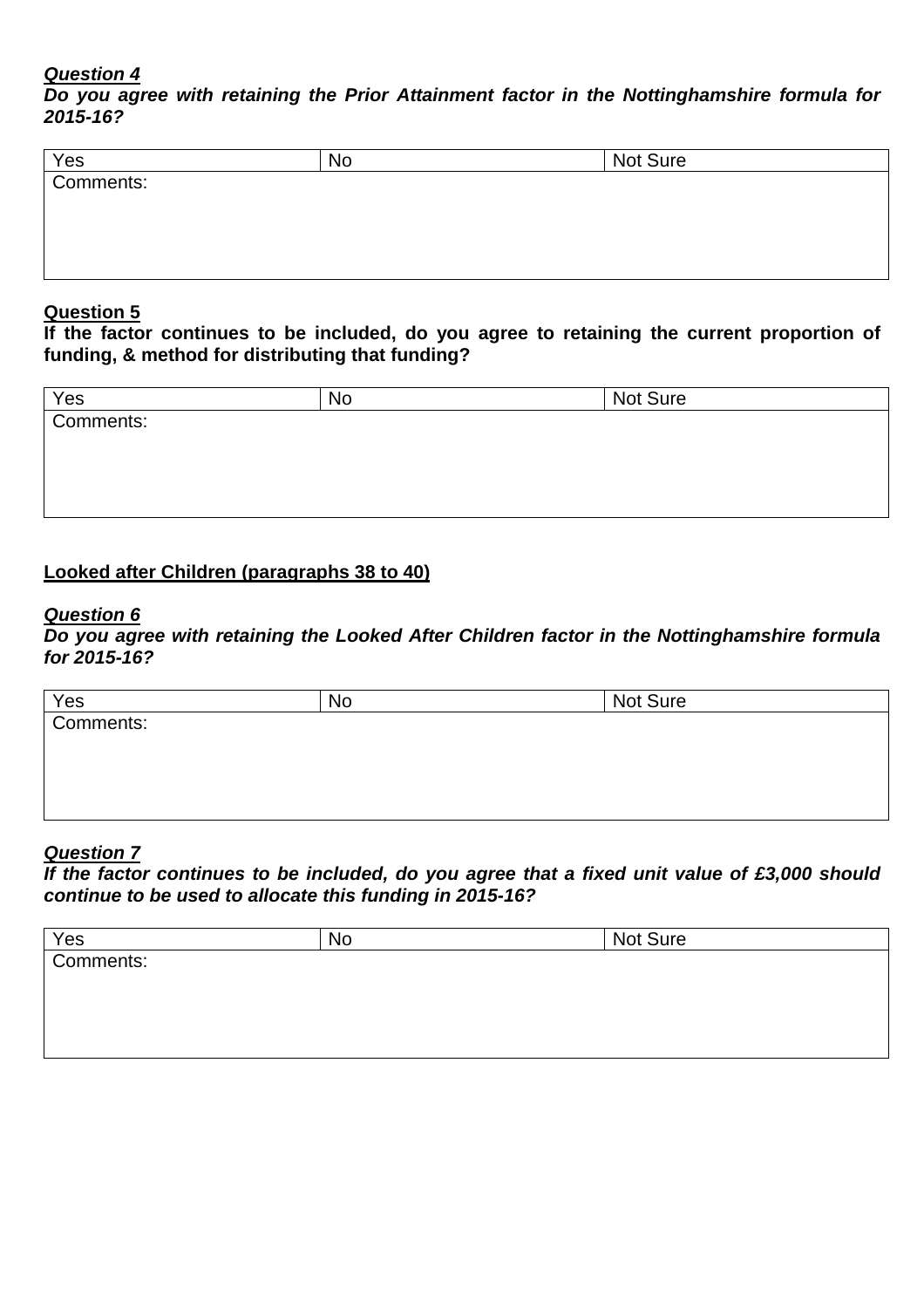**Do you agree with retaining the EAL factor in the Nottinghamshire formula for 2015-16?** 

| Yes       | No | Not Sure |  |
|-----------|----|----------|--|
| Comments: |    |          |  |
|           |    |          |  |
|           |    |          |  |
|           |    |          |  |

### **Question 9**

**If the factor is retained, do you agree that the same percentage of total funding should be allocated through the EAL factor with a single unit value in 2015-16?** 

| Yes       | No | Not Sure |
|-----------|----|----------|
| Comments: |    |          |
|           |    |          |
|           |    |          |
|           |    |          |
|           |    |          |

## **Pupil Mobility (paragraphs 43 to 44)**

#### **Question 10**

**Do you agree with retaining the Pupil Mobility factor in the Nottinghamshire formula for 2015- 16?** 

| Yes       | <b>No</b> | Not Sure |
|-----------|-----------|----------|
| Comments: |           |          |
|           |           |          |
|           |           |          |
|           |           |          |
|           |           |          |

## **Question 11**

**Do you agree that the same percentage of total funding should be allocated through the Pupil Mobility factor in 2015-16, with a single unit value?** 

| Yes       | <b>No</b> | Not Sure |  |
|-----------|-----------|----------|--|
| Comments: |           |          |  |
|           |           |          |  |
|           |           |          |  |
|           |           |          |  |
|           |           |          |  |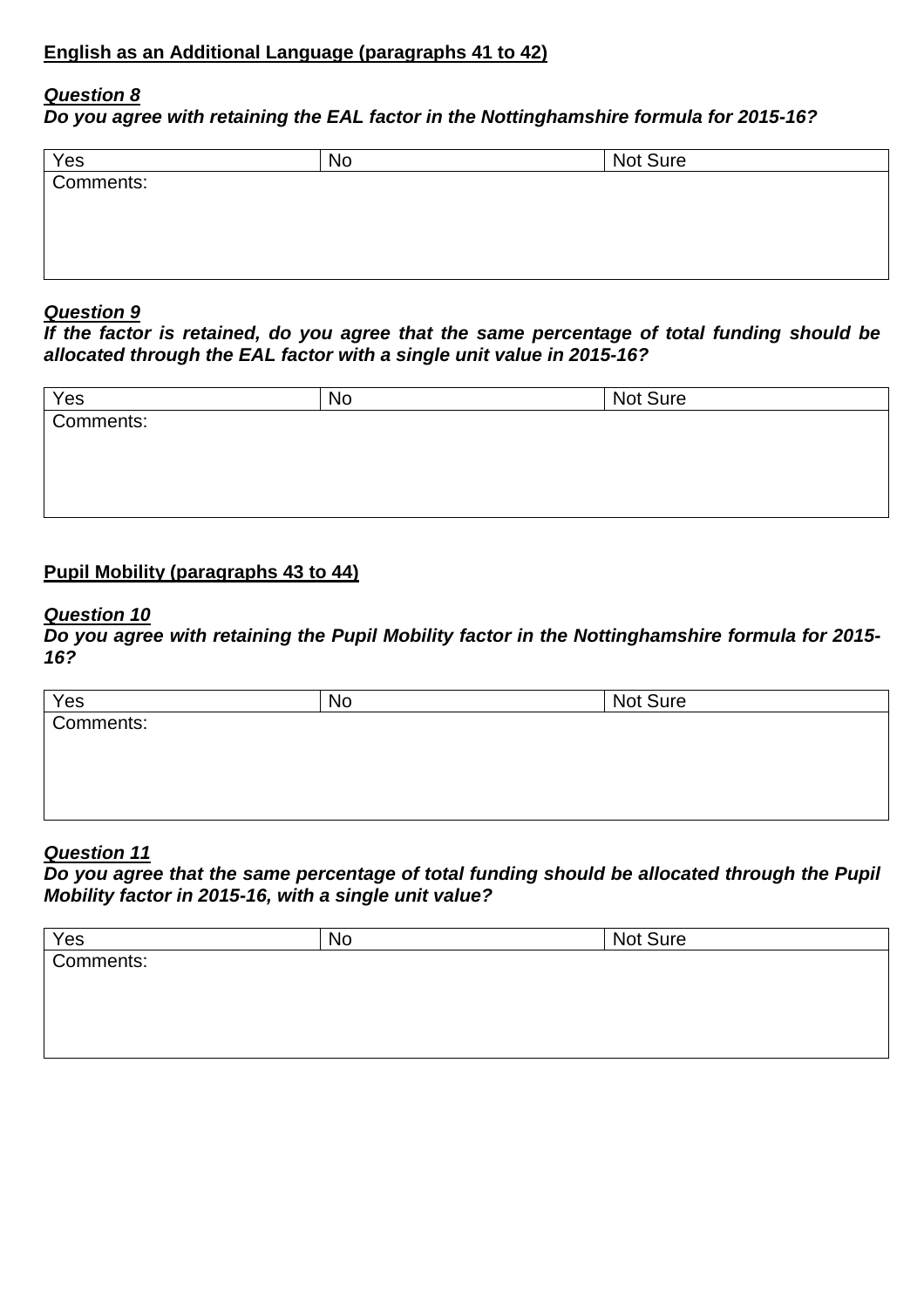**Do you agree with the proposal not to adopt a Sparsity factor for 2015-16?** 

| No | Not Sure |  |
|----|----------|--|
|    |          |  |
|    |          |  |
|    |          |  |
|    |          |  |
|    |          |  |

# **Lump Sum (paragraphs 48 to 51)**

### **Question 13**

## **Do you agree with retaining the lump sum factor in the Nottinghamshire formula for 2015-16?**

| <b>No</b> | Not Sure |  |
|-----------|----------|--|
|           |          |  |
|           |          |  |
|           |          |  |
|           |          |  |
|           |          |  |

### **Question 14**

**Do you agree with the proposal to keep the lump sum value at £100,000 in 2015-16 for the a) Primary phase?** 

### **b) Secondary phase**

| Yes<br>a) | No        | Not Sure |
|-----------|-----------|----------|
| Yes<br>b) | <b>No</b> | Not Sure |
| Comments: |           |          |
|           |           |          |
|           |           |          |
|           |           |          |
|           |           |          |

### **Question 15**

**Do you agree that Nottinghamshire should not apply for an exceptional factor in order to pay a further allowance to amalgamating schools in the second year after amalgamation?** 

| Yes       | No | Not Sure |  |
|-----------|----|----------|--|
| Comments: |    |          |  |
|           |    |          |  |
|           |    |          |  |
|           |    |          |  |
|           |    |          |  |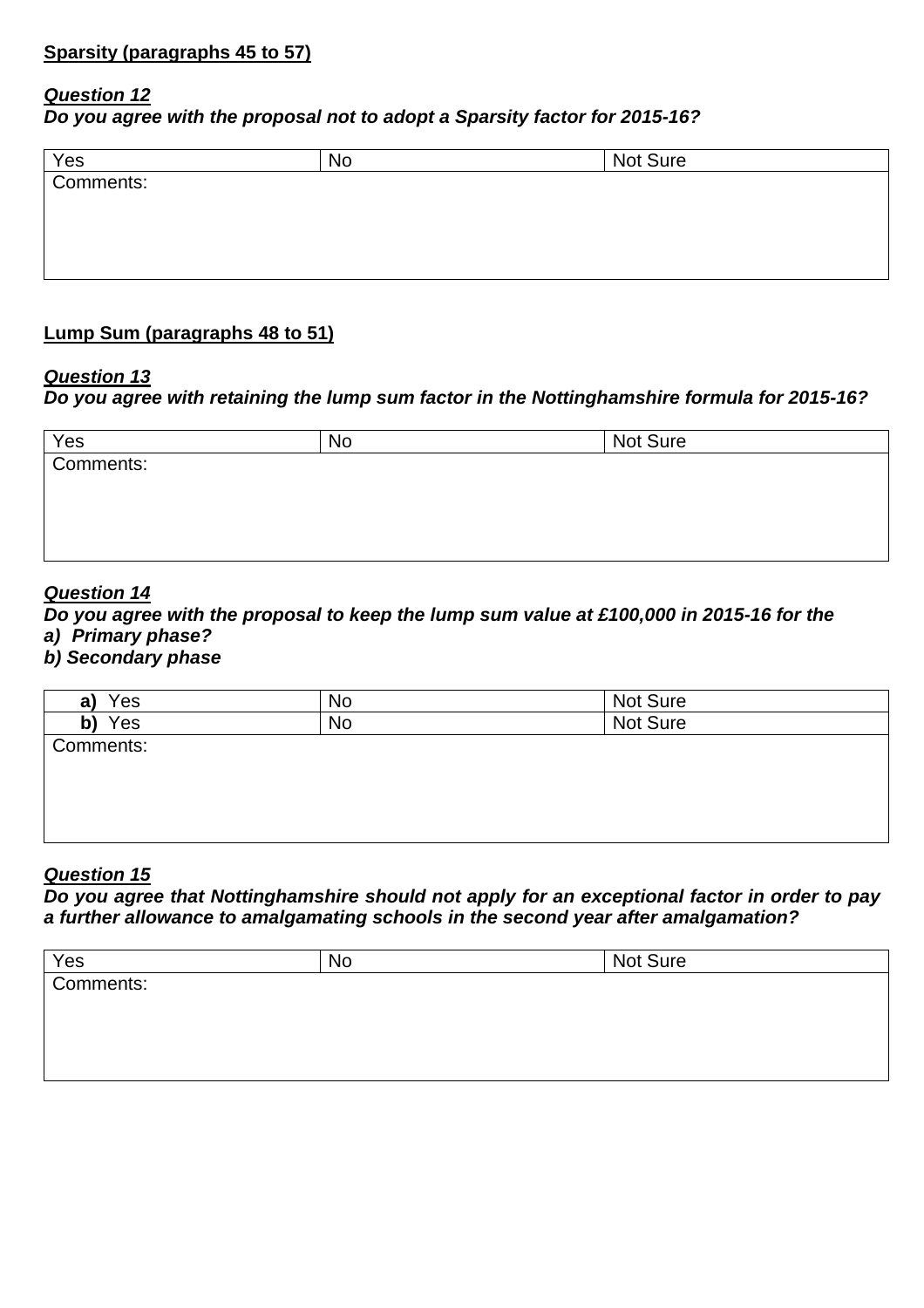**Do you agree with retaining the Split Site factor in the Nottinghamshire formula for 2015-16?** 

| Not Sure |
|----------|
|          |
|          |
|          |
|          |
|          |

### **Question 17**

### **Do you agree to continue with the current methodology and funding for split site schools?**

| Yes       | No | Not Sure |  |
|-----------|----|----------|--|
| Comments: |    |          |  |
|           |    |          |  |
|           |    |          |  |
|           |    |          |  |
|           |    |          |  |

# **Rates (paragraph 53)**

## **Question 18**

### **Do you agree to continue with the current arrangement to pay rates centrally?**

| Yes       | N0 | <b>Not Sure</b> |  |
|-----------|----|-----------------|--|
| Comments: |    |                 |  |
|           |    |                 |  |
|           |    |                 |  |
|           |    |                 |  |
|           |    |                 |  |

# **Exceptional factors (paragraphs 54 to 55)**

### **Question 19**

**Do you agree to continue with the exceptional factors for joint use and rental?** 

| Yes       | <b>No</b> | Not Sure |  |
|-----------|-----------|----------|--|
| Comments: |           |          |  |
|           |           |          |  |
|           |           |          |  |
|           |           |          |  |
|           |           |          |  |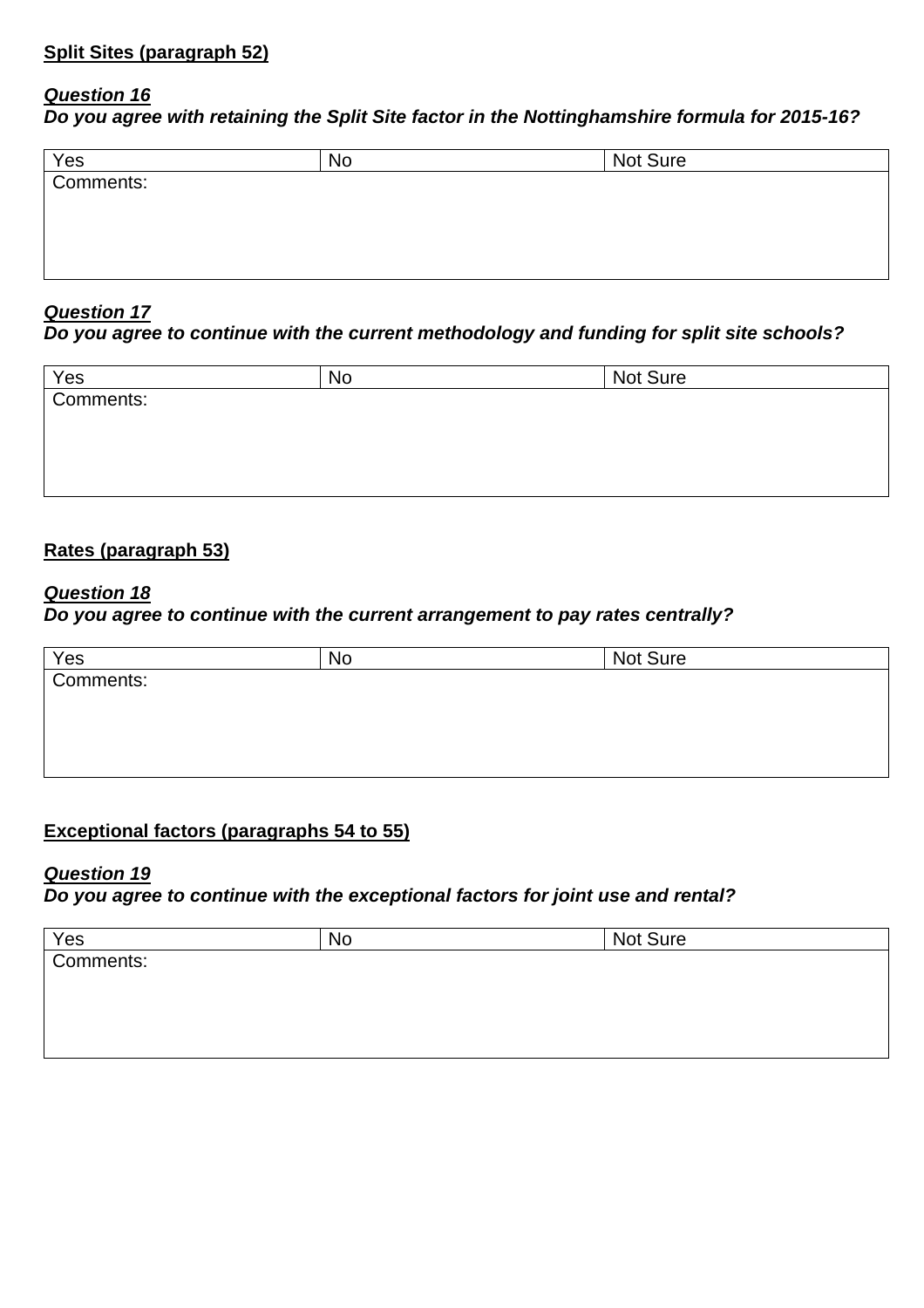**Do you agree that the growth fund should continue?** 

| Yes       | <b>No</b> | Not Sure |
|-----------|-----------|----------|
| Comments: |           |          |
|           |           |          |
|           |           |          |
|           |           |          |
|           |           |          |

### **Question 21**

**Do you agree that the growth fund should be increased to £1m, to provide for anticipated demand?** 

| Yes       | No | Not Sure |
|-----------|----|----------|
| Comments: |    |          |
|           |    |          |
|           |    |          |
|           |    |          |
|           |    |          |

## **De-delegation (paragraphs 58 to 59)**

#### **Question 22**

**As a representative of either a maintained primary or secondary school, do you agree to the de-delegation of the following in 2015-16:** 

- **a) Contingencies for pre-agreed amalgamation transitional support?**
- **b) Free school meals eligibility assessment?**
- **c) Staff costs / supply cover (trade union facility time)?**
- **d) Support to underperforming ethnic minority groups and bilingual learners?**
- **e) Contingency for crisis communications?**

| a) Yes    | <b>No</b> | Not Sure        |
|-----------|-----------|-----------------|
| b) Yes    | <b>No</b> | Not Sure        |
| c) Yes    | <b>No</b> | Not Sure        |
| d) Yes    | <b>No</b> | Not Sure        |
| e) Yes    | <b>No</b> | <b>Not Sure</b> |
| Comments: |           |                 |
|           |           |                 |
|           |           |                 |
|           |           |                 |